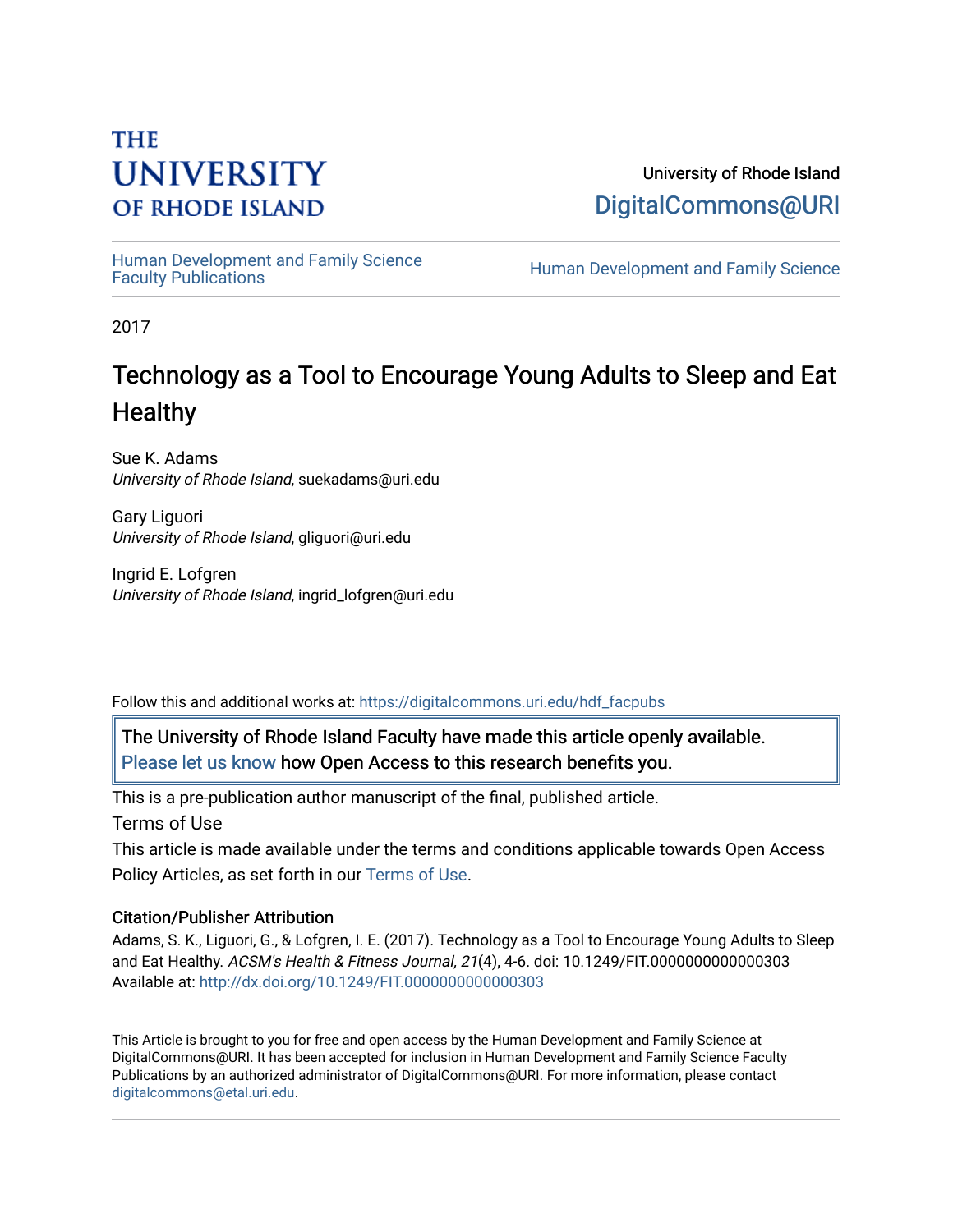## **ACSM FIT Journal Health and Fitness from A-Z Column Sue Adams, Gary Liguori, Ingrid Lofgren**

### **TITLE: Technology as a Tool to Encourage Young Adults to Sleep and Eat Healthy**

Adequate sleep and proper nutrition are essential to maintaining proper physical, mental, emotional, social, occupational, and academic health and wellness. In fact, Healthy People 2020 has identified both nutrition and sleep health as primary health indicators. The goal of the nutrition indicator is to promote health and wellness, as well as reduce chronic disease risk, through the consumption of healthful diets. The sleep health indicator includes improving public knowledge of the effects of inadequate sleep on multiple indicators of wellness, including productivity, quality of life and safety.

## **SLEEP NEEDS IN YOUNG ADULTS**

Young adults, 18-25 years of age, typically require approximately 8 hours of sleep per night to feel well rested and to function optimally throughout the day. Much of what is known about young adult sleep needs are based on research in college students, who often report only getting between 6-7 hours of sleep per night [1]. These same students face specific and numerous challenges to getting sufficient sleep, including academic demands, social pressures, technology overload, irregular schedules, and noisy residence halls [2]. As college graduates segue into the workforce, many of these challenges still exist. One of particular note is related to shift work, which creates sleep deprivation and workday drowsiness, resulting in higher rates of vehicular and workplace accidents [3]. Regardless of the context in which young adults spend their days, many of them naturally go to sleep later at night and get up later in the morning [4]. Combining this natural inclination for getting to sleep later with the demands of early wake times required for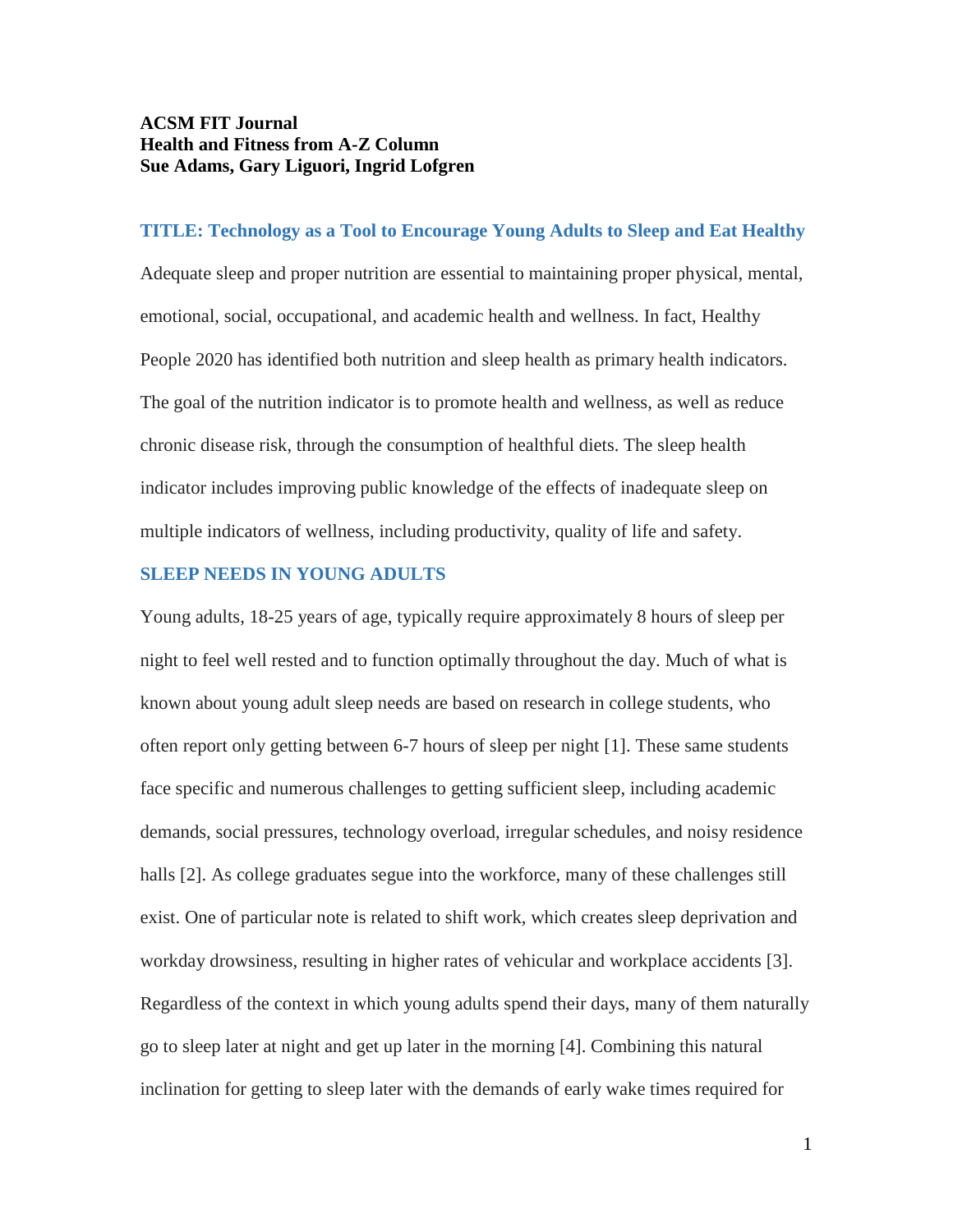school and or work, may also contribute to inadequate sleep and increased risk of negative physical and mental health outcomes. The most common negative outcomes include increased risk of mood disorders, decreased ability to fight infection, and increased risk of chronic conditions such as obesity and diabetes [5].

### **DIET IN YOUNG ADULTS**

Poor dietary quality is also a risk factor for future chronic diseases, including obesity, diabetes, and coronary heart disease [6]. Living away from home as a young adult is an important transitional period during which formerly simple decisions and responsibilities like budgeting, meal planning, and dietary choices become more daunting. As it is, less than 1% of adolescents aged 11-19 years, most of whom are living at home, met the five components of a healthy diet score (higher intakes of fruits, vegetables, fish and fiberrich whole grains and lower intakes of sodium and sugar-sweetened beverages) and 90% were classified with having a poor diet [7]. And looking at the next stage of life, a metaanalysis of five large-scale cohort studies with over 5700 participants aged 18-39 years, reported that only 7% met at least four of the five healthy eating components as set by the American Heart Association [8]. Looking specifically at college students, there is a strong tendency to have diets high in solid fats, sodium, and added sugars, while also low in fiber [9]. Complicating all of this poor nutrition is that some research has found that poor sleep can decrease the ability to make healthy food choices [10].

### **USING TECHNOLOGY TO IMPROVE SLEEP AND NUTRITION**

Approximately 75% of teens have smart phones [11] and the number of mobile phone apps increases every day. Out of the  $40,000<sup>+</sup>$  health-based apps available on the US Apple iTunes store, more than 50% get downloaded less than 500 times and only five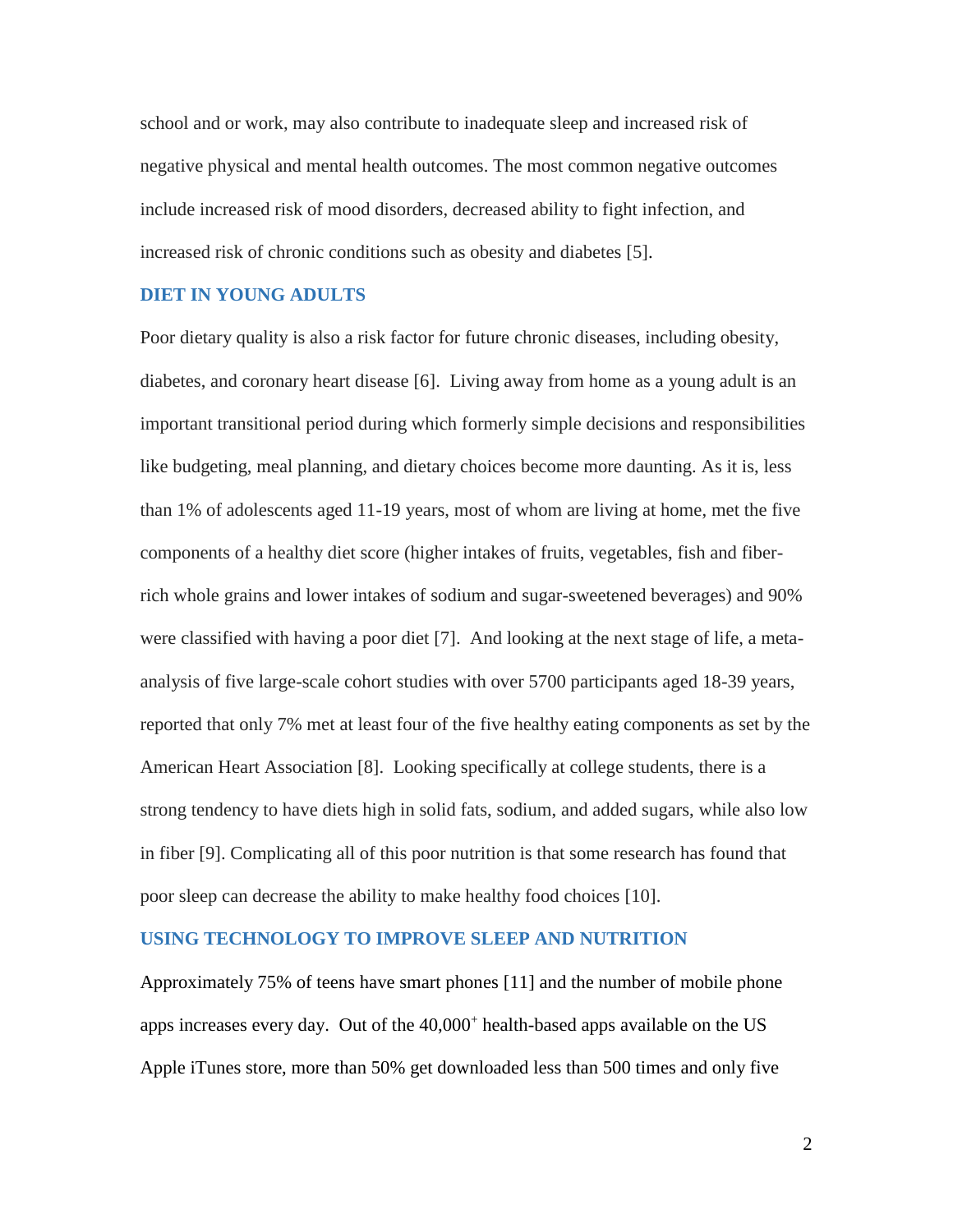apps make up 15% of all the health-based apps downloaded [12]. The willingness of young adults to use their mobile phones makes mobile apps an ideal way to engage them in general, with the promotion of healthy behaviors a prime area to target [13]. Although still an emerging are of research, there is some promise [13] related to how technology can enhance traditional behavior change methods.

One of the challenges for practitioners in helping clients change behavior is obtaining accurate information about individual levels of sleep and daily diet composition. Without this critical baseline information, it is difficult to have a conversation about practical changes and or to show progress. Although there is the ironic twist in that using technology tends to negatively impact sleep and diet, there are also numerous advantages to positively influence both. Below are descriptions of a few powerful and highly rated apps and devices that may be useful in tracking sleep and diet:

- 1) Sleepbot: Sleepbot integrates a smart alarm and sleep cycle tracker. After turning on the app, you place your phone on your mattress and it collects information about your sleep cycles, movements, and noises throughout the night. These data are downloaded and converted into easy to understand graphs, which can also be emailed or texted to anyone designated by the original user. Sleepbot also tracks your sleep cycle and helps you to wake up gently and efficiently each morning during your lightest cycle of sleep. No more groggy mornings!
- 2) MyFitnessPal: This free exercise and fitness app helps to keep track of daily food and beverage intake and calculates all of your daily nutrients, calories and

3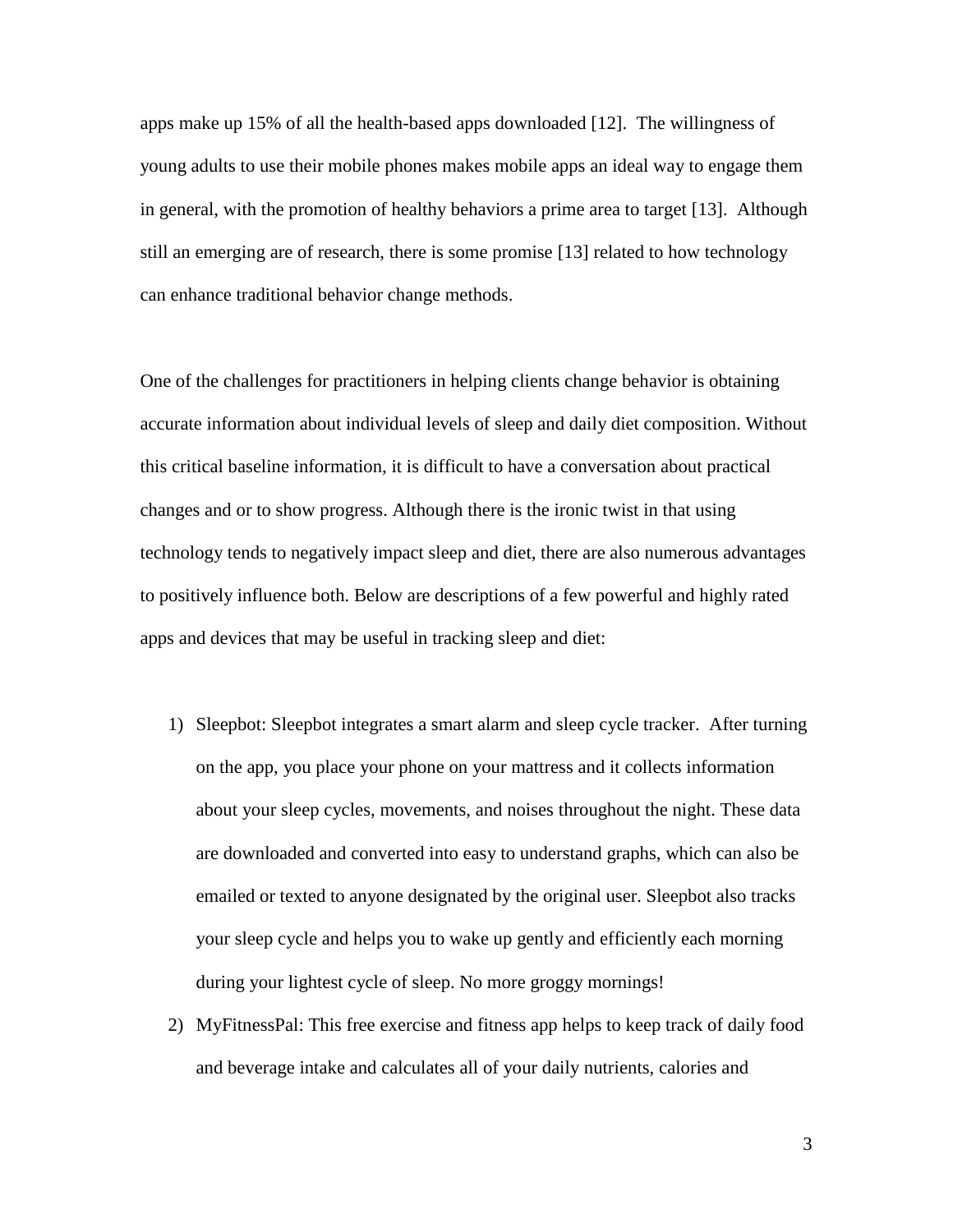vitamins. The app analyzes patterns and identifies the foods that you need to eat more or less of in a given day.

3) Fitbit: This wearable device tracks food intake, sleep, activity, exercise and weight. It can sync with a smartphone and monitors long-term progress towards goals for all aspects that it tracks. Progress reports to identify trends, motivational messages to help improve compliance with goals and connecting with other friends using Fitbit are additional features that round out this particular device.

#### **PUTTING IT ALL TOGETHER**

Today, most young adults highly value their access to daily technology; however, the same priority is not always given to healthy eating and sufficient sleep. The question then becomes "As a practitioner working with young adults, what can I do with this information to help promote better sleep and healthy eating?" First, practitioners can focus an eye toward using behavior therapy and health promotion strategies to help clients change their behaviors. Information from the mobile apps can be used to identify patterns that compromise health, and practitioners can work together with the client to problem solve strategies that will fit into their lifestyles. For example, helping clients to focus on food preparation, scheduled meals, and healthy options when eating at restaurants can guide better nutrition. Likewise, using sleep hygiene strategies such as avoiding technology and blue light an hour before bed, engaging in relaxing activities, and finding ways to manage worry often result in better sleep. Finally, when working with a population of young adults who often view themselves as invincible, discussing the importance of healthy eating and adequate sleep as a way of enhancing their health today and in the future can help motivate change. This may be even more likely when

4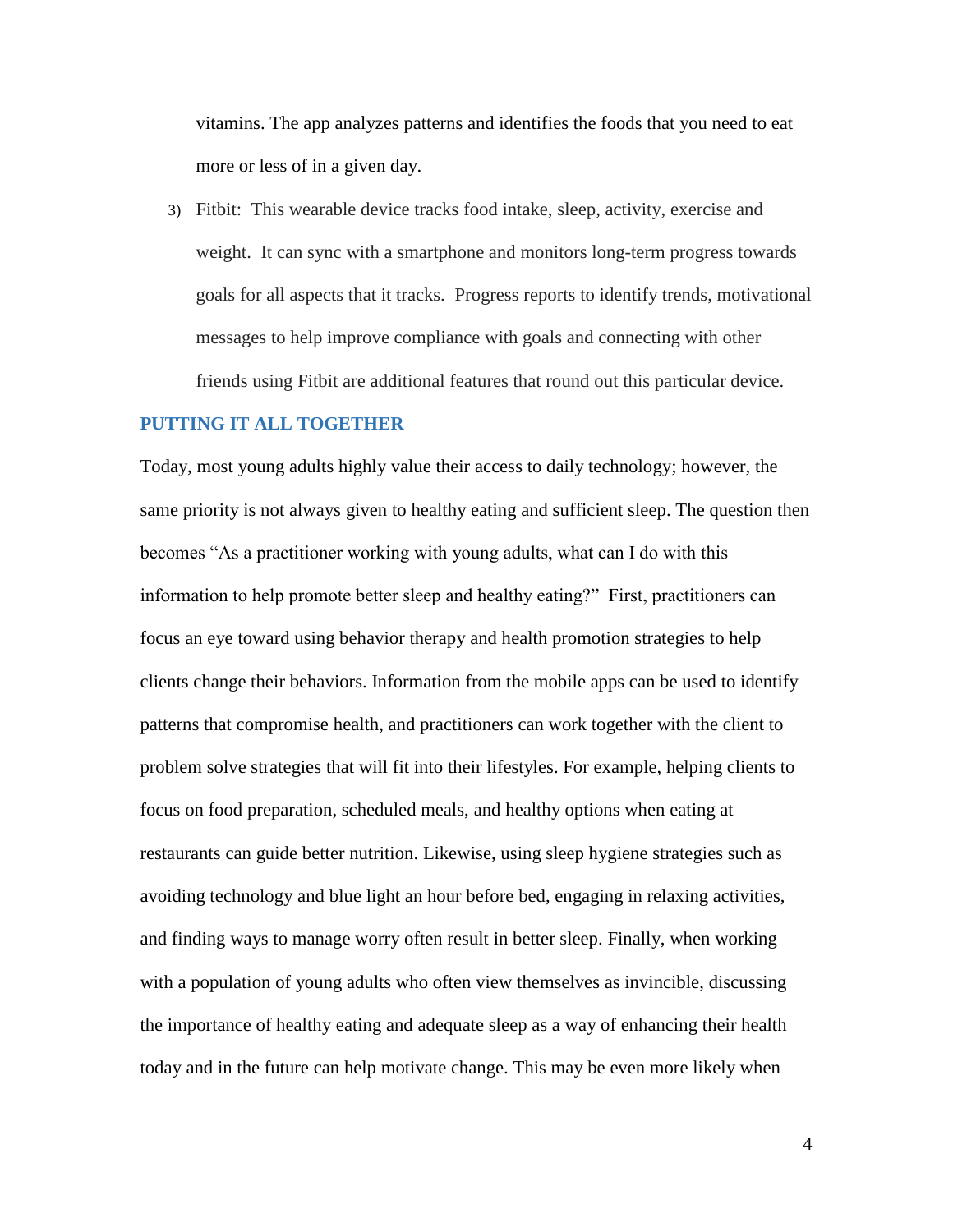technology is incorporated into the plan, as this is a method of communication they are inherently comfortable with. Ultimately, helping a person change their behavior begins with knowledge of what they are currently doing, followed by helping to motivate them to make small changes in their everyday life.

Author Information:

Sue K. Adams, PhD is an Associate Professor in the Department of Human Development and Family Studies at the University of Rhode Island. Dr. Adams's research interests include the effects of technology use on college student's sleep and mental health. Dr. Adams is also a licensed psychologist specializing in the treatment of pediatric anxiety and sleep disorders.

Gary Liguori, PhD

Ingrid E. Lofgren, PhD, MPH, RD is an Associate Professor of Nutrition and Food Sciences in the College of Health Sciences at the University of Rhode Island. Dr. Lofgren's research focuses on dietary assessment and chronic disease risk in interdisciplinary settings.

Disclosure: The authors declare no conflicts of interest and does not have any financial disclosures.

## **References**

- 1. Adams SK, Kisler TS: Sleep quality as a mediator between technology-related sleep quality, depression, and anxiety. *Cyberpsychology, Behavior and Social Networking* 2013, 16:25-30.
- 2. Lund HG, Reider BD, Whiting AB, Prichard JR: Sleep patterns and predictors of disturbed sleep in a large population of college students. *The Journal of Adolescent Health* 2010, 46:124-132.
- 3. NCSDR/NHTSA Expert Panel on Driver Fatigue and Sleepiness: Drowsy Driving and Automobile Crashes [https://www.healthypeople.gov/2020/toolsresources/evidence-based-resource/drowsy-driving-and-automobile-crashes] Accessed on January 16, 2017.